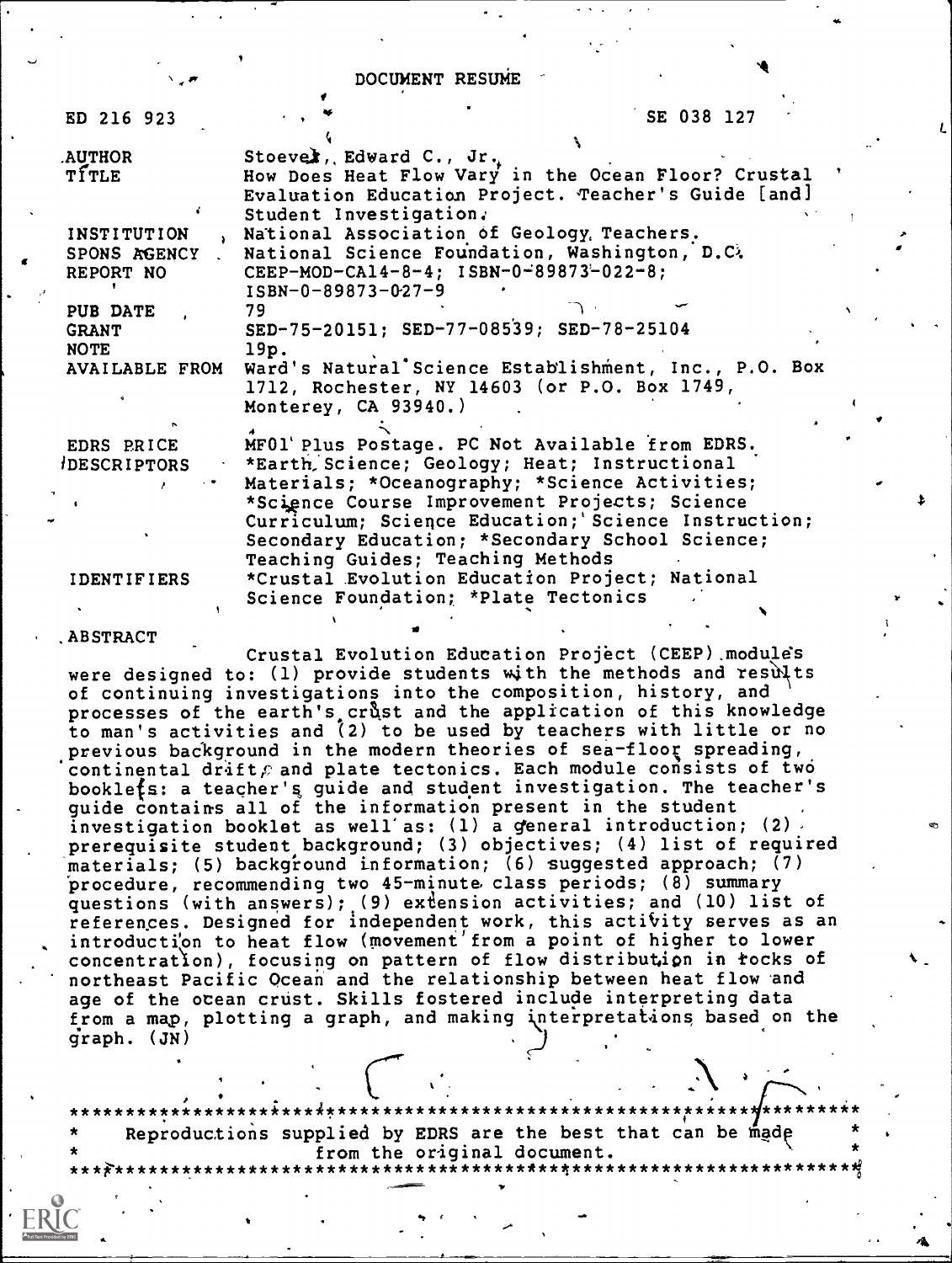### **CRUSTAL EVOLUTION EDUCATION PROJECT**

CEC

#### **U.S. DEPARTMENT OF EDUCATION** NATIONAL INSTITUTE OF EDUCATION **EDUCATIONAL RESOURCES INFORMATION** CENTER (ERIC)

ED216923

- This document has been reproduced as received from the person or organization originating it
- Minor changes have been made to improve reproduction quality
- Points of view or opinions stated in this docu ment do not necessarily represent official NIE position or policy

# **How Does Heat Flow Vary** In The ean Floor?

"PERMISSION TO REPRODUCE THIS MATERIAL IN MICROFICHE ONLY HAS BEEN GRANTED BY

 $l$ lmr $\epsilon$ 

TO THE EDUCATIONAL RESOURCES **INFORMATION CENTER (ERIC)** "

## **TEACHER'S GUIDE**

Catalog No. 34W1012

For use with Student Investigation 34W1112 Class time: two 45-minute periods

Developed by THE NATIONAL ASSOCIATION OF GEOLOGY TEACHERS

**Produced and Distributed by** 

Ward's Natural Science Establishment, Inc. Rochester, NY . Monterey, CA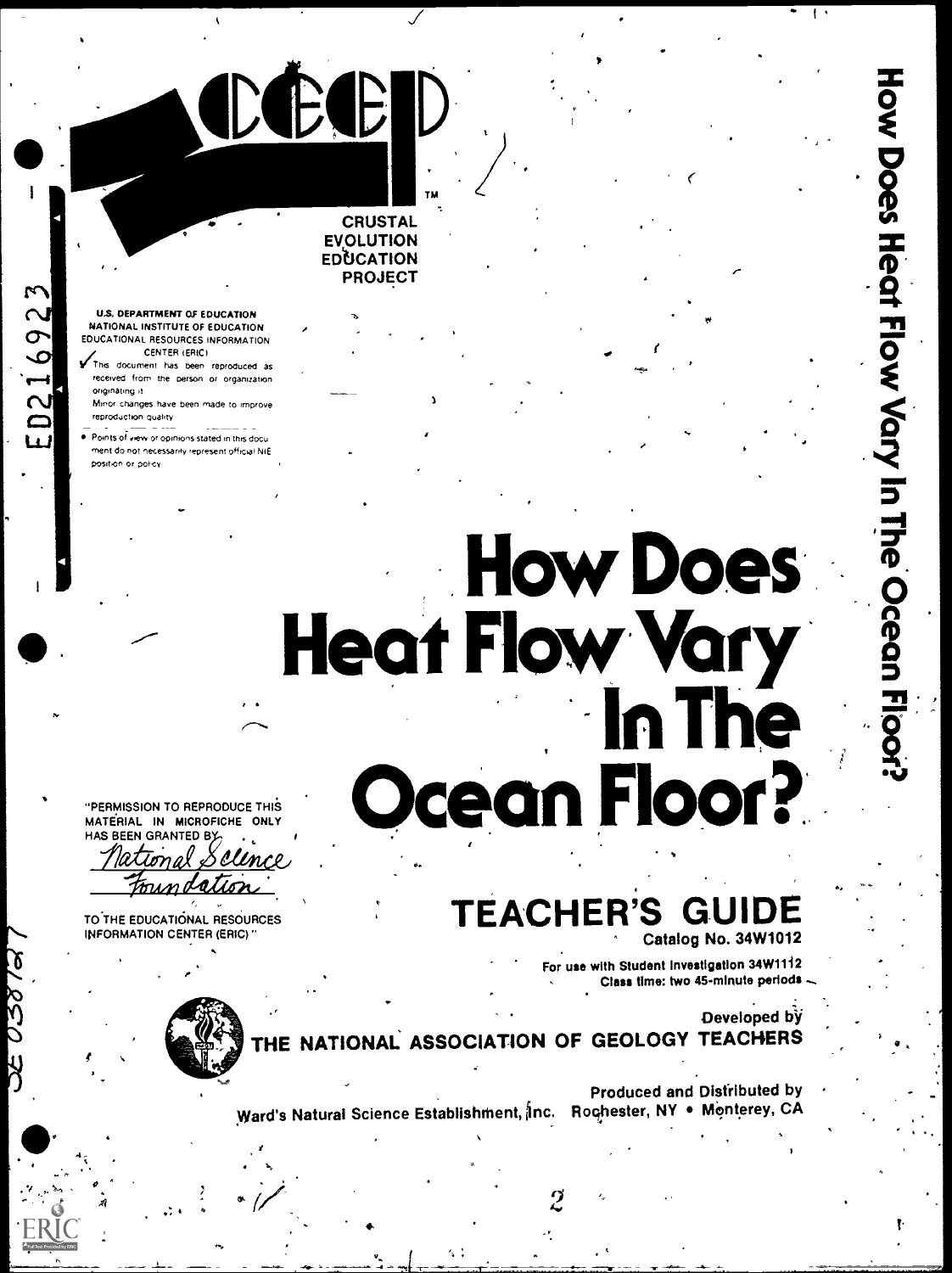### **NAGT Crustal Evolution Education Projects**

Edward C. Stoever, Jr., Project Director

Welcome to the exciting world of current research into the composition, history and processes of the earth's crust and the application of this knowledge to man's activities. The earth sciences are currently experiencing a dramatic revolution in our understanding of the way in which the earth works. CEEP modules are designed to bring into the classroom the methods and results of these continuing investigations. The Crustal Evolution Ed ication Project began work in 1974 under the auspices of the National Association of Geology Teachers, CEEP materials have been developed by teams of science educators. classroom teachers, and scientists. Prior to publication, the materials were field tested by tional than 200 teachers and over 12,000 students. Current orustal evolution research is a breaking story that students are living through today

- Teachers and students alike have a unique opportunity through CEEP modules to share in the unfolding of these educationally important and
- exciting-advances. CEEP modules are designed. to provide students with appealing firsthand.
- investigative experiences with concepts which are at or close to the frontiers of scientific inquiry into plate tectonics. Furthermore, the CEEP modules are designed to be used by teachers with little or no previous background in the modern theories. of sea-floor spreading continental drift and plate tectonics

We know that you will enjoy using CEEP modules in your classroom. Read or and be prepared to experience a renewed enthusiasm for teaching as you learn more about the living earth. in this and other CEEP modules

### About CEEP Modules...

Most CEEP modules consist of two booklets a Teacher's Guide and a Student Investigation. The Teacher's Guide contains all the information and inustrations in the Student Investigation prus sections printed in color, intended only for the teacher as well as answers to the questions that are included in the Student Investigation in some modules, there are illustrations that appear only in the Teacher's Guide, and these are designa<sup>t</sup>ed by figure letters instead of the number sequence used in the Student Investigation.

For some modules, maps, rulers and other common classroom materials are needed, and in varying quantities according to the method of presentation. Read over the module before scheduling its use in class and refer to the list of MATERIALS in the module

Each moduleus individual and self-contained in content, but some are divided into two or more rarts for conveniencer The recommended length of time for each module is indicated. Some modules require prerequisite knowledge of some aspects of basic earth science, this is noted in the Teacher's Guide

?

The material was prepared with the support of National Science Foundation. Grant Nos SED 75-20151 SED'77-08539 and SED 78-25104. However, any opinions findings: conclusions or recommendations<br>expressed herein are those of the author(s) and do not necessarily reflect the views of NSF

In order to comply with U.S. Public Caw 94-86 ever<sub>A</sub>school district in the U.S.A. using these materials agrees to make them available for inspection by parents or guardians of children engaged in educational programs or projects of the school district

ght 1979 by Southeast Missouri State University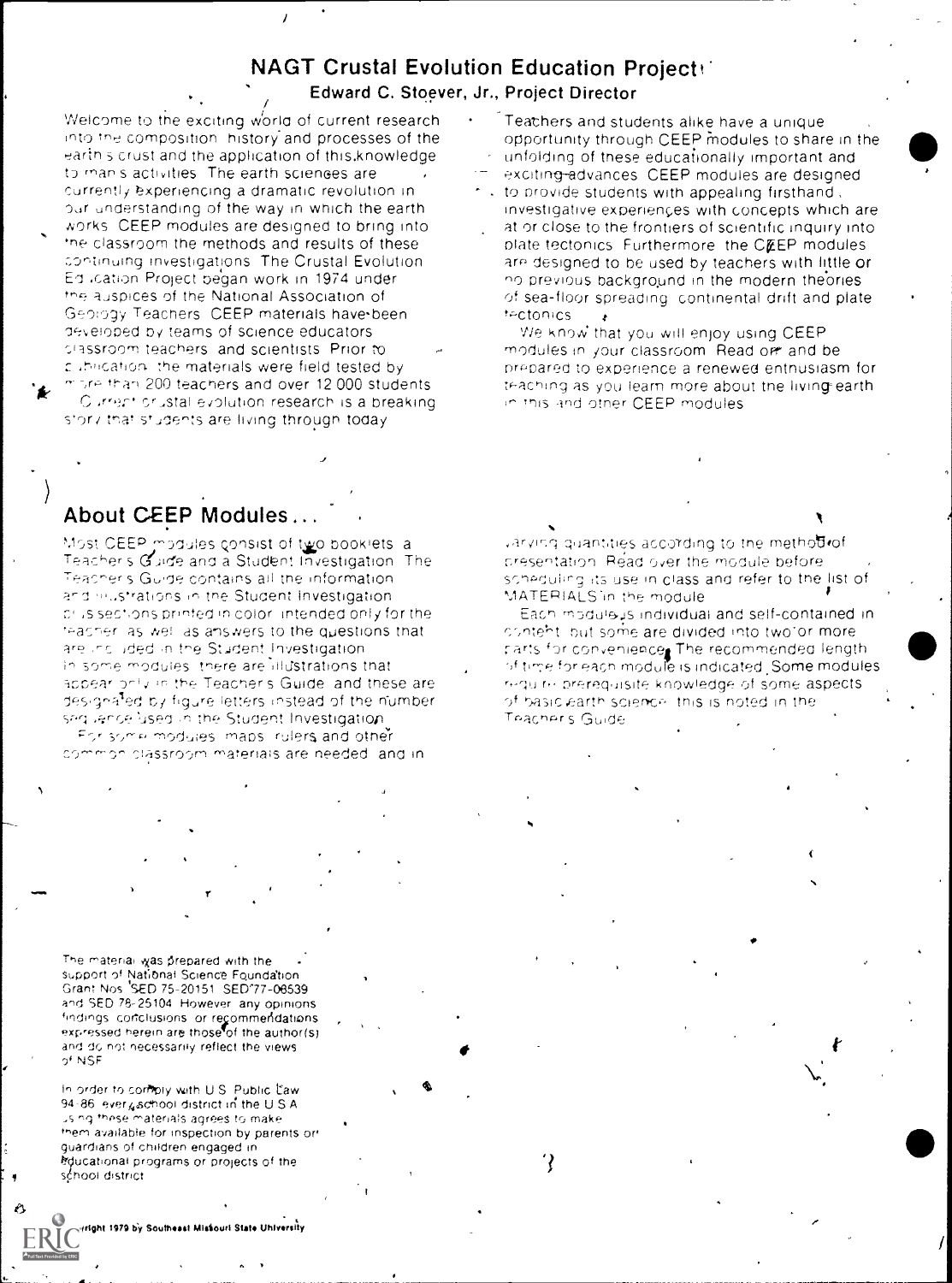### How Does Heat Flow Vary In The Ocean Floor?

### INTRODUCTION <del>CONTRACTORY AND INTEREST</del>

In this activity the students study the pattern of heat flow distribution in the rocks of the northeast Pacific Ocean and the relation between heat flow and age of the ocean crust. This is an exercise in interpreting data from a map, plotting a graph, and 'making inferences based on the graph.

Did you 'ever think that heat is coming from the floor of the ocean? Scientists have found that the heat flowing from the floor of the ocean is not the same everywhere Scientists have found 'areas of ocean floor that have much greater heat flow than other places They have discovered interesting patterns of -high and low heat flow on the ocean floor

Heat always travels or "flows" from a point of higher to lower tempe'rature This phenomenon has been called-heat flow. To understand this, think of water flowing down a slope, through a channel with a cross section of one square meter in area. The "water flow" is the amount of water going through the one square-meter channel each second The amount of heat flowing through a square centimeter area each second is the heat 'flow Heat'is flowing out of the earth to the bottom of the ocean somewhat like water flows in a stream.

### PREREQUISITE STUDENT BACKGROUND

This activity is intended to serve as an introduction to heat flow. No background knowledge about heat flow is necessary and none is assumed.

Students are expected to complete a graph and should know techniques of graphing, including drawing a smooth curve as,a "best fit" line.

 $\mathbf{A}$   $\mathbf{A}$   $\mathbf{A}$ 

If there is a difference in temperature between any two points being measured, heat will flow from the point of higher temperature to the point of .lower temperature The greater the difference in temperature, the higher the rate of heat flow

ミニシェズ

 $\circ$   $\qquad$ 

sA,heat probe is an instrument that is lowered from a ship to measure heat flow in the ocean crust Heat flow values are written as microcalories ber square centimeter per second  $(\mu$ chl/cm <sup>2</sup>/sec ') That is the amount of heat measured in calories passing through one square centimeter each second

In this activity you will investigate heat flow patterns in the northeast Pacific Ocean

44.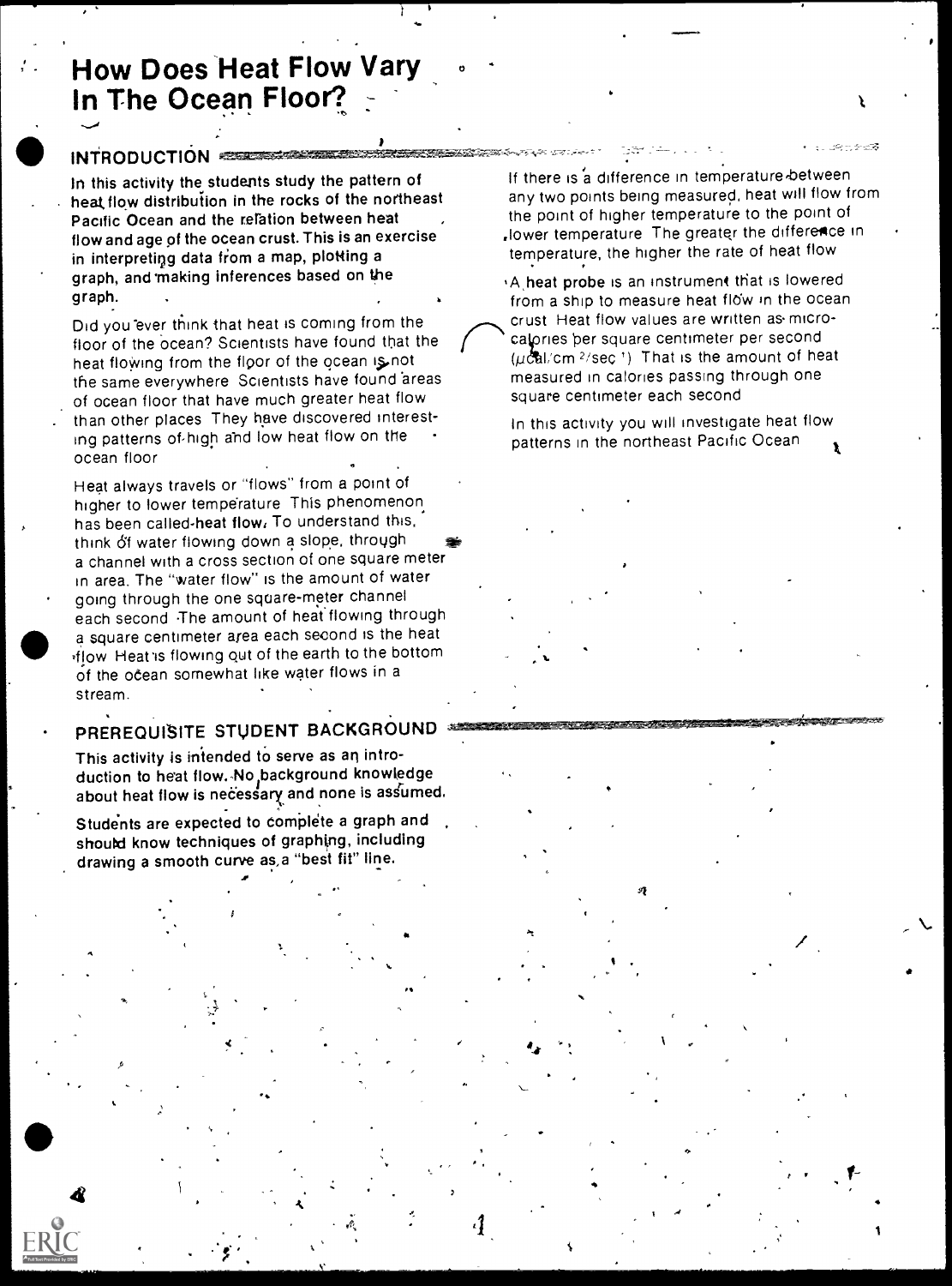### **OBJECTIVES**

After you have compjeted this activity, you should be able to:

1. Estimate the rate at which heat is flowing out of any part of the ocean floor in the northeast Pacific Ocean

2. Estimate the rate at which heat flows out of any ocean floor of a particular age.  $\sim$ 

3. Estimate the age of ocean crust using heat flow measurements.

4. Make a hypothesis about the relationship between heat flow and agg of the ocean crust.

### MATERIALS ESSENTING

Pencils

Metric rulers—one for each student

### BACKGROUND INFORMATION 2002020

Heat flow measurements require measurements at two depths, a known distance apart, and determination of the thermal conductivity  $($ efficiency in conducting heat) of the material between those points. The rate of heat flow through the ocean floor is the product of temperature gradient and thermal conductivity.

The temperature gradient is measured by forcing a heat probe containing two temperature sensors (one near the bottom of the probe and the other near the top) into the sediments on the ocean floor. Temperature readings are transmitted to recording devices inside a water-tight, pressureresistant chamber at the upper end of the heat probe. Thermal conductivity is measured on sediment core samples collected at the same time with a coring device.

Heat flow values through ocean flood rocks are nearly identical to those of the continents. This is an unexpected result. Continental rocks have three times more radioactive elements (which decay and produce heat) than oceanic rocks. Heat flow in continental rocks should be about three times greater than that of oceanic rocks.

Heat flow along the  $a$ xis of the mid-ocean ridge system was found to be significantly higher than elsewhere in the ocean. Most scientists have concluded that material must be rising through the mantle in the form of a convection current, carrying heat with it. (The sea-floor spreading hypothesis states that molten material from the mantle rises to the surface at the mid-ocean ridge system.) If the heat under the oceans is brought up by rising convectiop currents, there should be corresponding regions of low heat flow in places where the material is sinking, such as at trenches.

G)

The convection current hypothesis is not as widely accepted as the sea-floor spreading hypothesis. Principal objections are geophysical and are based on scale. Some geophysicists think that convection currents of the size required by the model are not possible in the thin upper mantle region. Resolution of the "convection current problem" awaits results of current intensjve' research.

**a** and the set

I

 $2 \times 2 \times 2$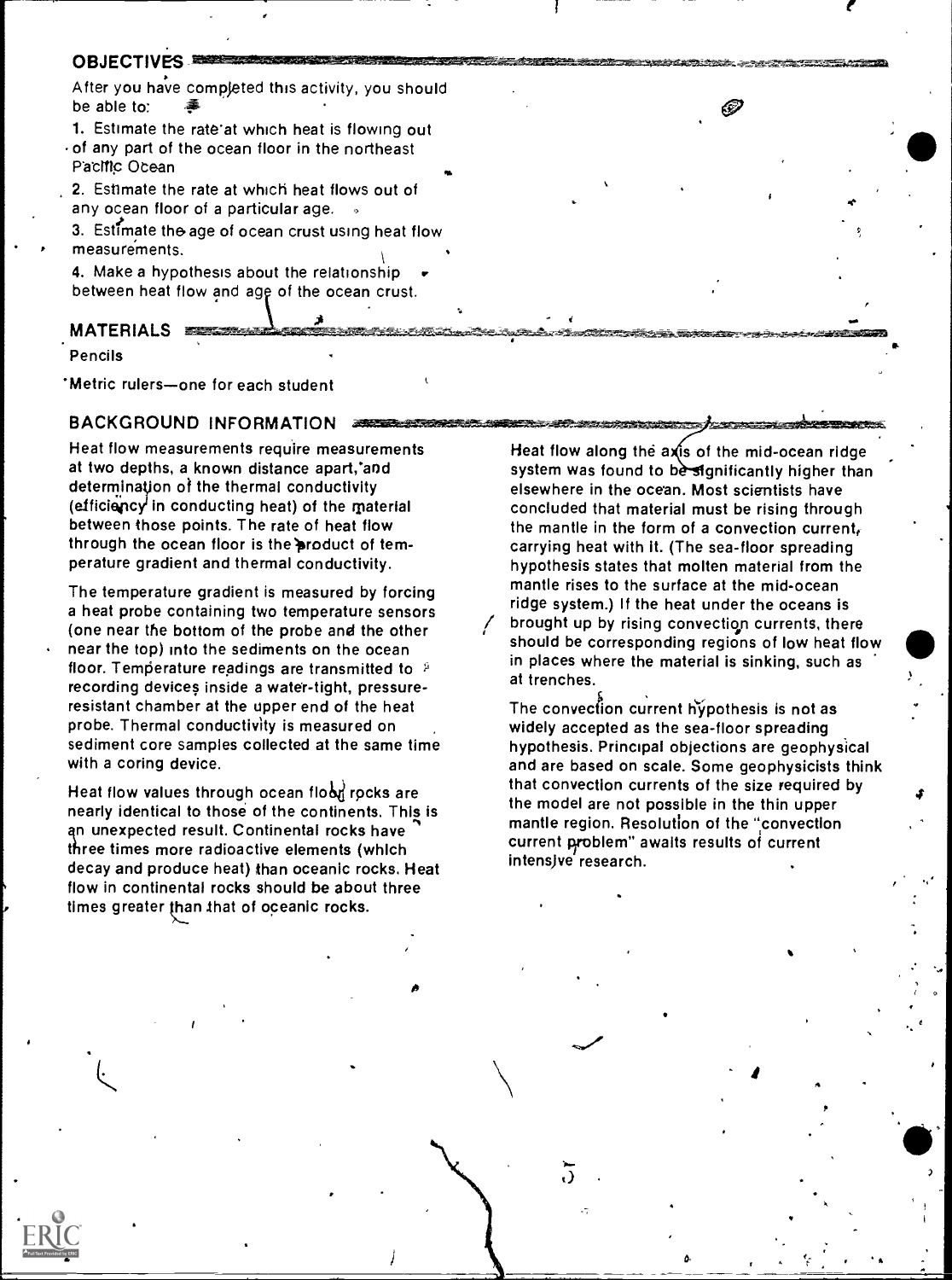decreases with increasing distance from spreading ,centers. Remember that age of the ocean floor increases with distance from the ridges.

Figure A shows the relationship that heat.flow<br>decreases with increasing distance from spreading<br>centers. Remember that age of the ocean floor<br>increases with distance from the ridges.<br>Scientists have studied the variation Scientists have studied the variations of oceanfloor heat flow and found that it decreases systematically With increasing age.of the ocean floor away from ridges. That notion'forms the basis of this student investigation.

A good, historical treatment of heat flow investigations can be found in Sullivan (1974).



pp. 303-42, Tigure 17, White permission from<br>Blackwells Scientific Publications, Ltd.) Figure A. Heat flow decreases with increasing distance from a spreading center. (After Sclater and Francheteau, Geophysical Journal of the Royal 'Astroriomical Society, 1970, vol. 20, pp. 509-42, Figure 17, with permission from

 $\bullet$  such that  $\bullet$ 

.....

 $\mathcal{L}$  .

lj

3

 $-1$ 

### SUGGESTED APPROACH

This activity is designed to allow students to work independently. A group discussion of results would be beneficial, with patlicular attention to interpretation of the graph.

Make sure students understand how to complete a graph. Discuss how to make a smooth curve "best fit" line rather than "connecting the dots."

It is suggested that you evaluate the students's<br>progress and answers to the questions during a graph. Discuss how to make a smooth curve<br>"best fit" line rather than "connecting the dots."<br>It is suggested that you evaluate the students'<br>progress and answers to the questions during their work on the activity.

6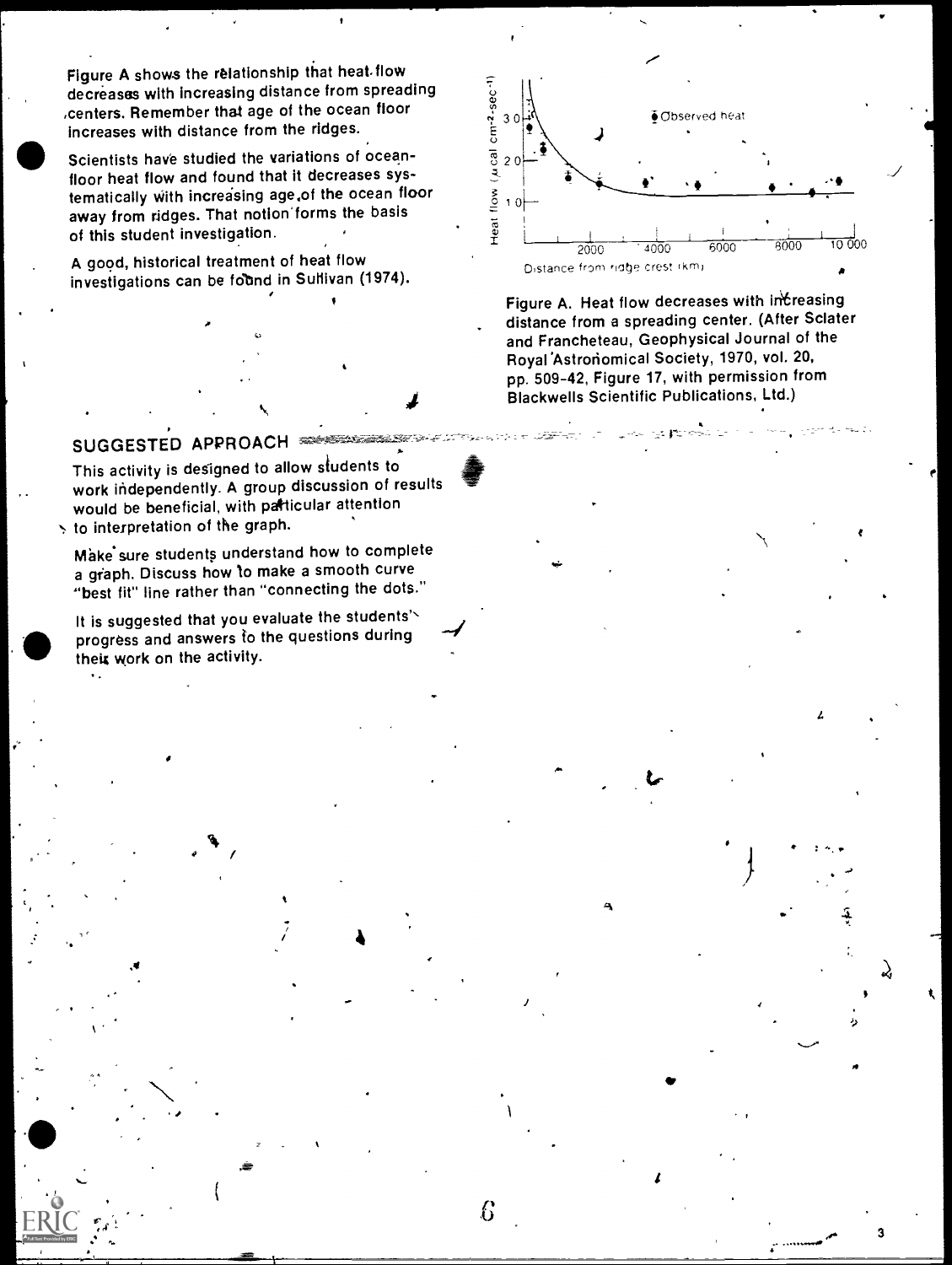### PROCEDURE <del>sex and sexual</del>

I a shekara

and by ERIC

The students will interpret heat flow data shown on the map.

Key words: heat flow, heat probe, isochron, spreading center

Time required: two 45-minute periods Materials: pencil and metric ruler

In this activity you are going to investigate the pattern of heat flow in part of the northeast Pacific Ocean.

Figure 1 is a map of part of the Pacific Ocean floor. The map shows individual heat flow measurements (numbers are next to points where heat, flow measurements were taken) The map also shows isochrons (iso meaning same; chron  $meaning$  age). Isochrons are lines of equal age.

The ocean floor along an isochron is the same age. The number on each isochron is the age of the ocean crust in millions of years Notice that the isochrons are offset at certain places.

Notice the heavy line on the right side of the  $map$ . This line represents a spreading center  $(a \text{ region})$ where new ocean crust material is being added to the present ocean crust).

t



Figure 1 Map of heat flow values in the northeast Pacific Ocean.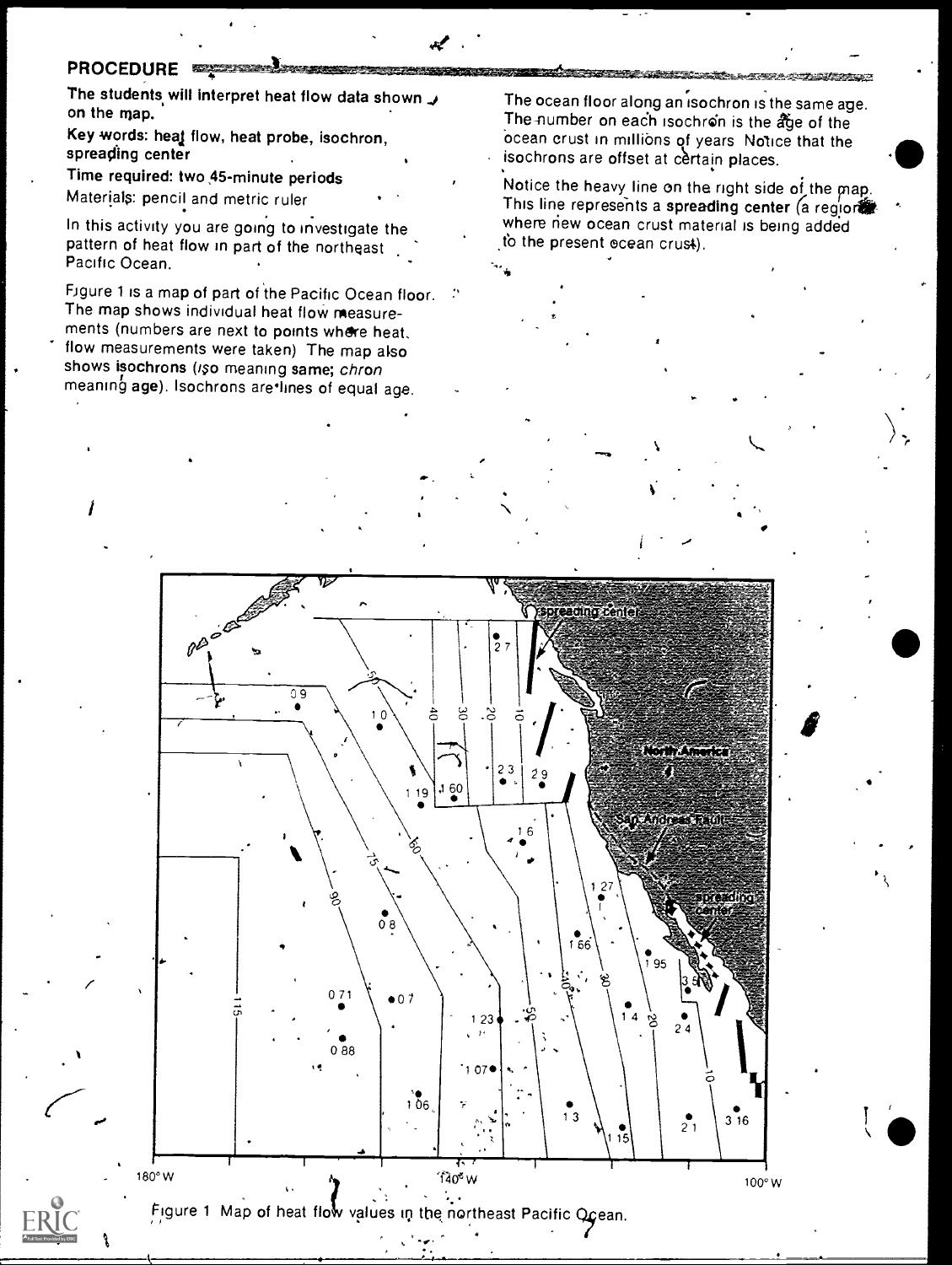4. Use the data in Table 1 to complete the graph Table 1.<br>
of heat flow units and age of ocean drust on the Heat flow values and estimate of heat flow units and age of ocean drust on the Heat flow values and estimated age of ocean crust.<br>Worksheet. Mark your graph where each heat flow section is the Heat Flow Fstimated Age value matches the age of the ocean floor. The<br>first three points are already plotted for you.

5: Conhect the points you have plotted on the Worksheet with a smooth curve. (Do not connect each point on the graph. Draw a line which is the "average", of all the points.) Compare your graph to the graph your teacher will show you. Is your graph different? How do you explain any differences you observe? Describe the relationship between heat flow and the age of ocean floor. Prepare a transparency of the Answer Sheet  $\rho$  and  $\overline{d}$   $\overline{d}$   $\overline{c}$  as with the class as a group.

Student graphs should show the general shape of the curve. Individual points may vary and probably result from variations in interpolating age of the ocean floor. In any case, the curve (best fit lines should illustrate the general pattern: heat flow decreases with increasing age of the ocean floor.

'141 in 141

d by ERIC

. L

|   | Isochron<br><b>Numbers</b> | <b>Heat Flow</b><br>Value | <b>Estimated Age</b><br>of Ocean Crust | Ó. |
|---|----------------------------|---------------------------|----------------------------------------|----|
|   | $0 - 10$                   | 2.9                       | 6 million years                        |    |
|   |                            | 35                        | 9 m.y.                                 |    |
|   |                            | 3 1 6                     | 6 m y.                                 |    |
|   |                            | 2.7                       | 18 m.y.                                |    |
|   | $10 - 20$                  | 2.3                       | $17 \text{ m}$ y.                      |    |
| ì |                            | 195                       | ້18 m.y.                               |    |
|   |                            | 24                        | <b>. 13</b> m.y                        |    |
|   |                            | 21                        | 15 m.y.                                |    |
|   | $20 - 30$                  | 1.27                      | 27 m.y.                                |    |
|   |                            | 14.                       | 26 m.y.                                |    |
|   |                            | 1.60                      | 34 m.y.                                |    |
|   | $30 - 40$                  | 166                       | 35 m.y                                 |    |
|   |                            | 1 15                      | 33 m y.                                |    |
|   | $40 - 50$                  | 16                        | 44 m.y                                 |    |
|   |                            | 13                        | 45 m.y                                 |    |
|   |                            | 10                        | 54 m.y                                 |    |
|   | $50 - 60$                  | 119                       | 55 m.y                                 |    |
|   |                            | 1 23                      | 60 m.y                                 |    |
|   | $60 - 75$<br>t             | 9.9                       | 69 m.y.                                |    |
|   |                            | 107                       | 62 m.y                                 |    |
|   |                            | 08                        | 79 m y.                                |    |
|   | 75-90                      | 07                        | 87 m y                                 |    |
|   |                            | 106                       | $81 \, m y$                            |    |
|   | $90 - 115$                 | 071                       | 96 m.y                                 |    |
|   |                            | 088                       | 97 m y                                 |    |
|   |                            |                           |                                        |    |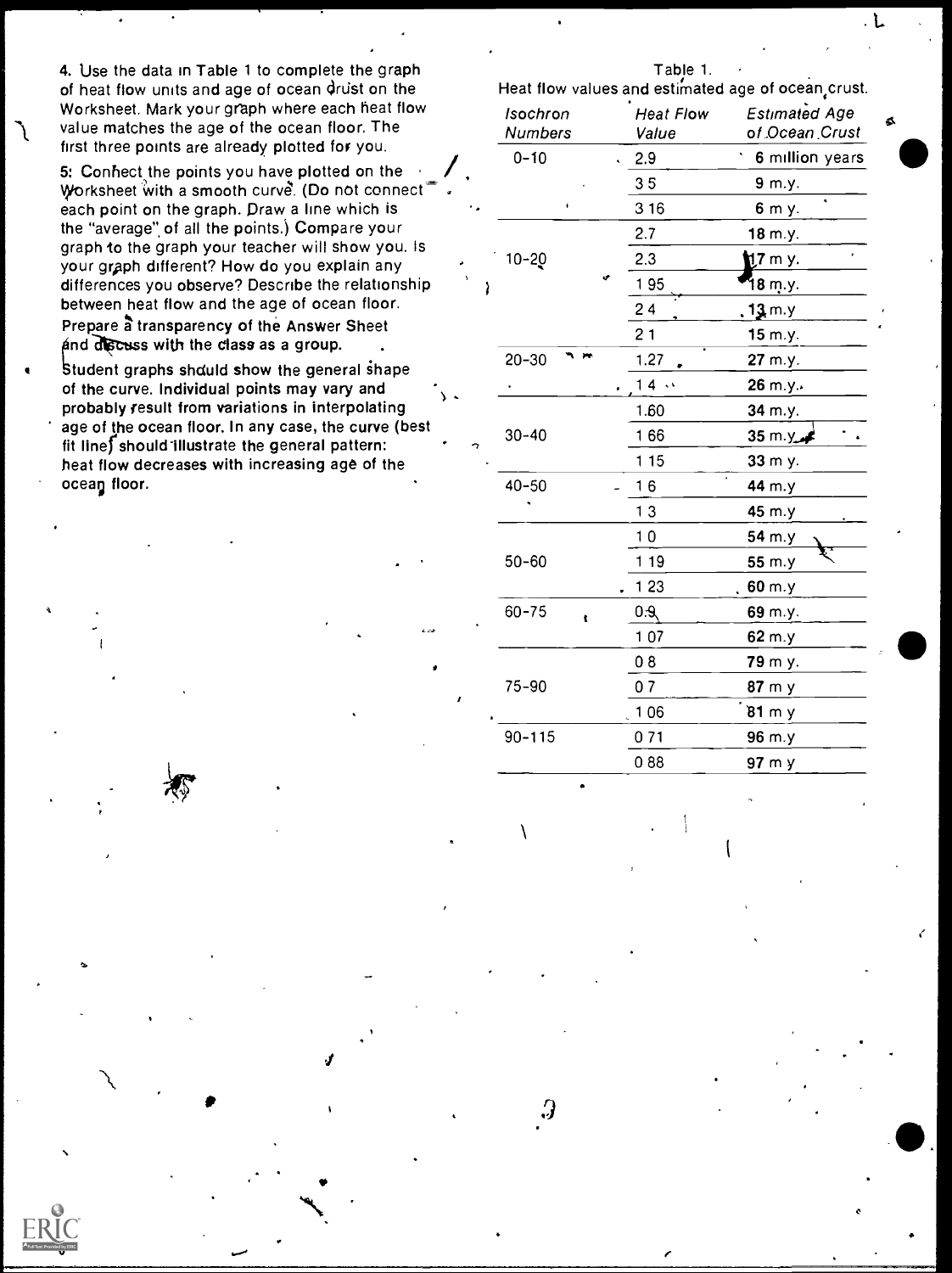4. Use the data in Table 1 to complete the graph  $\blacksquare$  Table 1. of heat flow units and age of ocean Ortist on the Heat flow values and estimated age of ocean crust. Worksheet. Mark your graph where each heat flow value matches the age of the ocean floor. The first three points are already plotted for you.

5: Connect the points you have plotted on the  $\rightarrow$ Worksheet with a smooth curve. (Do not connect each point on the graph. Draw a line which is the "average" of all the points.) Compare your. graph to the graph your teacher will show you. Is your graph different? How do you explain any differences you observe? Describe the relationship between heat flow and the age of ocean floor. Prepare a transparency of the Answer Sheet  $\rho$  and  $d$  scass with the class as a group.

Student graphs should show the general shape of the curve. Individual points may vary and probably result from variations in interpolating age of the ocean floor. In any case, the curve (best fit line) should illustrate the general pattern: heat flow decreases with increasing age of the ocean floor.

 $\boldsymbol{J}$  and the set of  $\boldsymbol{J}$ 

e

ed by ERIC

1..

|   | Isochron<br>Numbers | <b>Heat Flow</b><br>Value | <b>Estimated Age</b><br>of Ocean Crust |  |  |  |
|---|---------------------|---------------------------|----------------------------------------|--|--|--|
|   | $0 - 10$            | 2.9                       | 6 million years                        |  |  |  |
|   |                     | 3.5                       | 9 m.y.                                 |  |  |  |
|   |                     | 3.16                      | 6 m y.                                 |  |  |  |
|   |                     | 27                        | 18 m.y.                                |  |  |  |
| ì | $10 - 20$           | 2.3                       | ,<br>17 m y                            |  |  |  |
|   |                     | 195                       | ។8 m y                                 |  |  |  |
|   |                     | 2.4                       | $13$ m.y.                              |  |  |  |
|   |                     | 2.1                       | 15 m.y.                                |  |  |  |
|   | $20 - 30$           | 1.27                      | 27 m y                                 |  |  |  |
|   |                     | 14.                       | 26 m y.                                |  |  |  |
|   |                     | 160                       | 34 m.y.                                |  |  |  |
|   | $30 - 40$           | 166                       | 35 m y                                 |  |  |  |
|   |                     | 1 15                      | 33 m.y.                                |  |  |  |
|   | $40 - 50$           | 16                        | 44 m.y                                 |  |  |  |
|   |                     | 13                        | 45 m.y                                 |  |  |  |
|   |                     | 10                        | 54 m y                                 |  |  |  |
|   | $50 - 60$           | 1.19                      | 55 m y                                 |  |  |  |
|   |                     | 1 2 3                     | 60 m y                                 |  |  |  |
|   | $60 - 75$<br>t      | $0 - \theta$              | 69 m.y.                                |  |  |  |
|   |                     | 107                       | 62 m y                                 |  |  |  |
|   |                     | 08                        | 79 m y.                                |  |  |  |
|   | $75 - 90$           | 07                        | 87 m y                                 |  |  |  |
|   |                     | 106                       | 81 m y                                 |  |  |  |
|   | $90 - 115$          | 071                       | 96 m y                                 |  |  |  |
|   |                     | 088                       | 97 m.y                                 |  |  |  |
|   |                     |                           |                                        |  |  |  |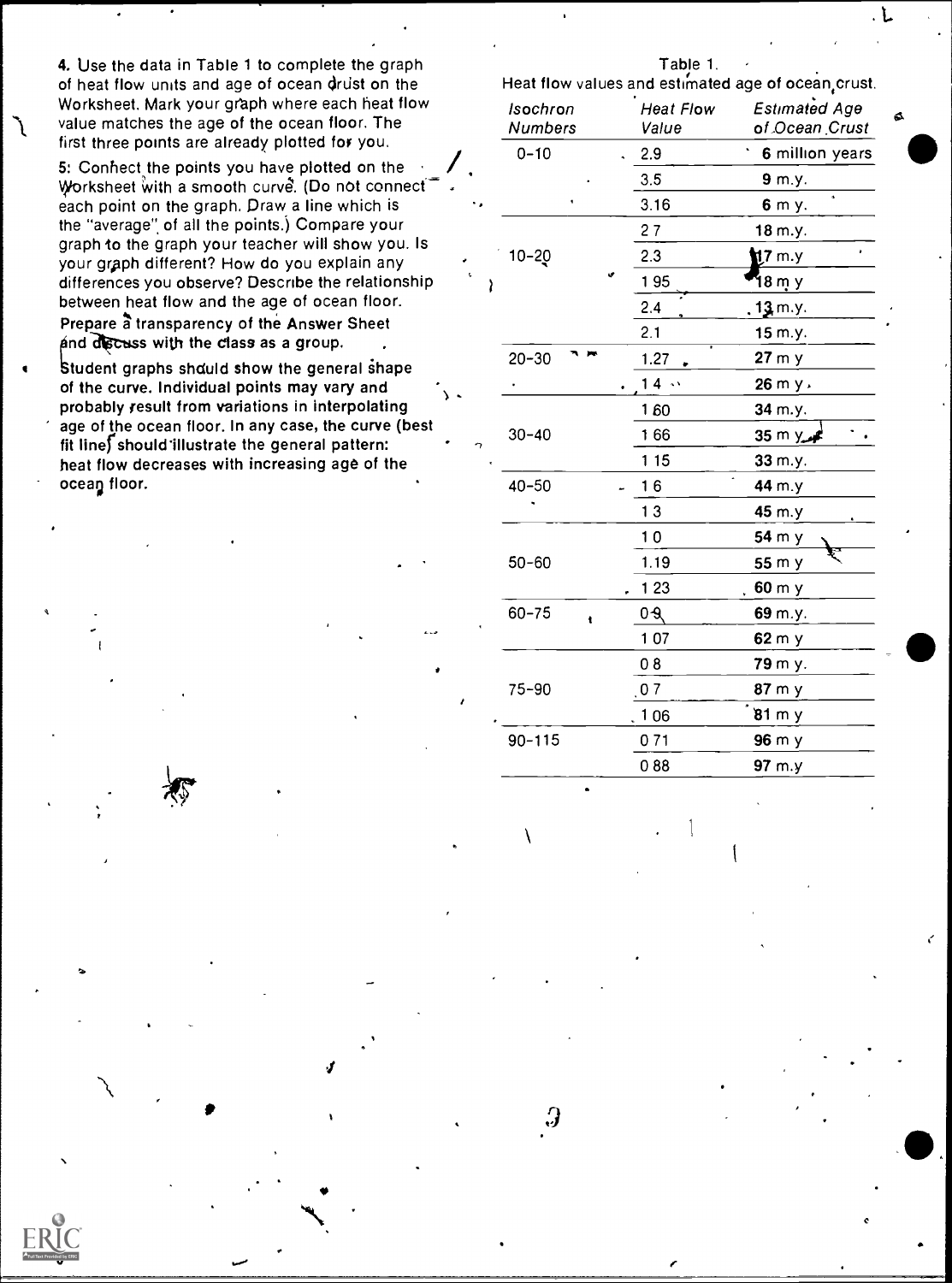

**ERIC** Answer Sheet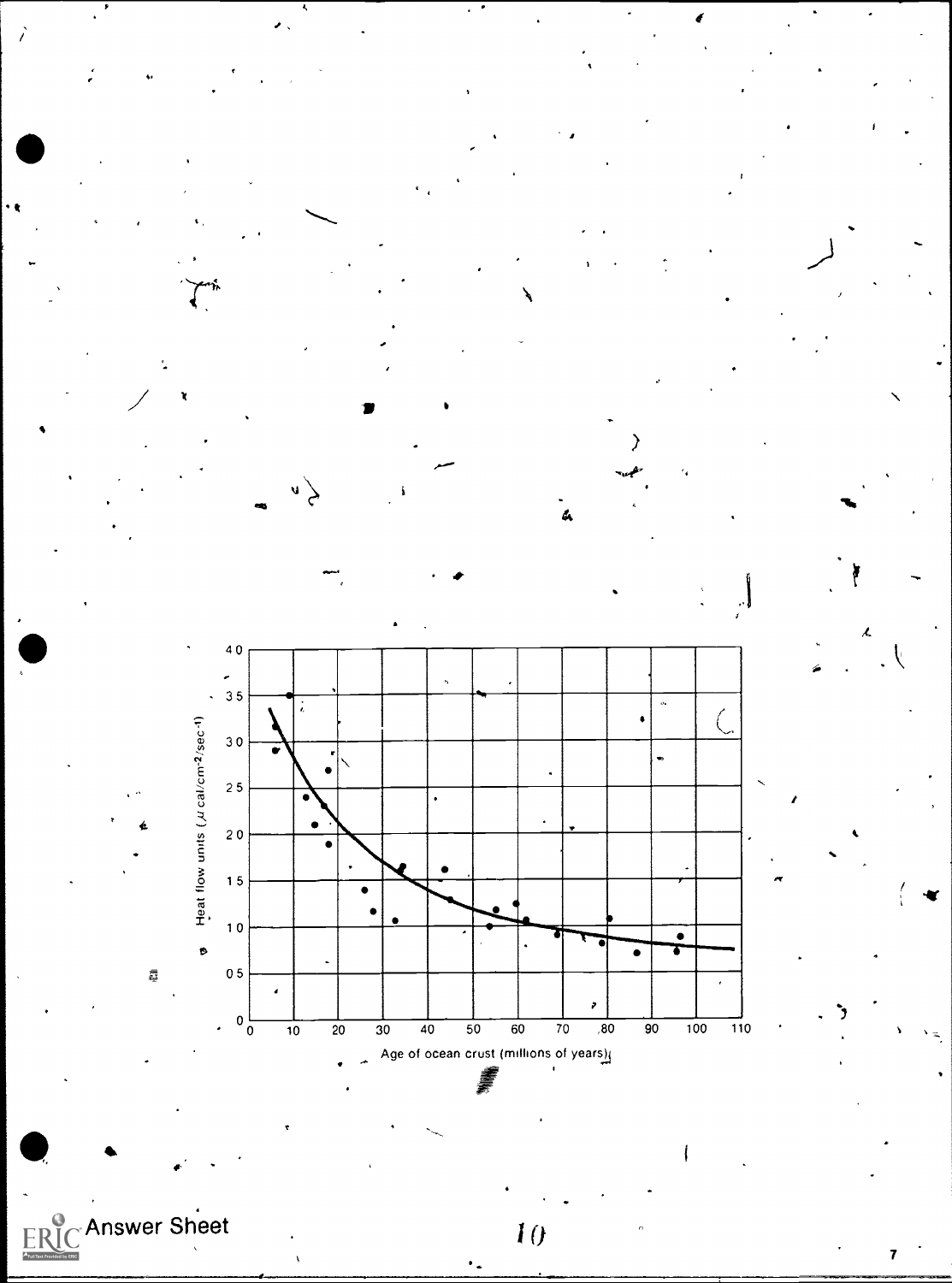### SUMMARY QUESTIONS SUMMARY

1. Describe the general pattern of heat flow values with increasing age of the ocean floor. Heat flow decreases as age of the ocean floor increases.

2. Why do ocean ridges have greater heat flow values than other areas' of the ocean floor? Spreading centers, such as the Mid-Atlantic Ridge and the East Pacific Rise, are places where material from the earth's upper mantle reaches the surface. Measurements of the earth's thermal gradient indicate the temperature of the rock material in the mantle is hotter than at the surface, thus contributing to higher heat flow values.

T. Remember that the 0 million-year isochron is a spreading center. Can you suggest a reason  $w$ h heat, flow decreases as the sea floor gets older?

The heat flow values decrease as time increases. The older rocks have existed a longer time, giving up their heat. Consequently, older ocean crust tends to have lower heat flow values. : .

The behavior of heat flow with age has been described mathematically (see Figure A) and vindicated experimentally.

### REFERENCE ANDERSONS

ed by ERIC

Sullivan, W., 1974, Continents in motion. New York,' McGraw-Hill Book Company, p. 61-68.

.4

 $\blacksquare$ 

r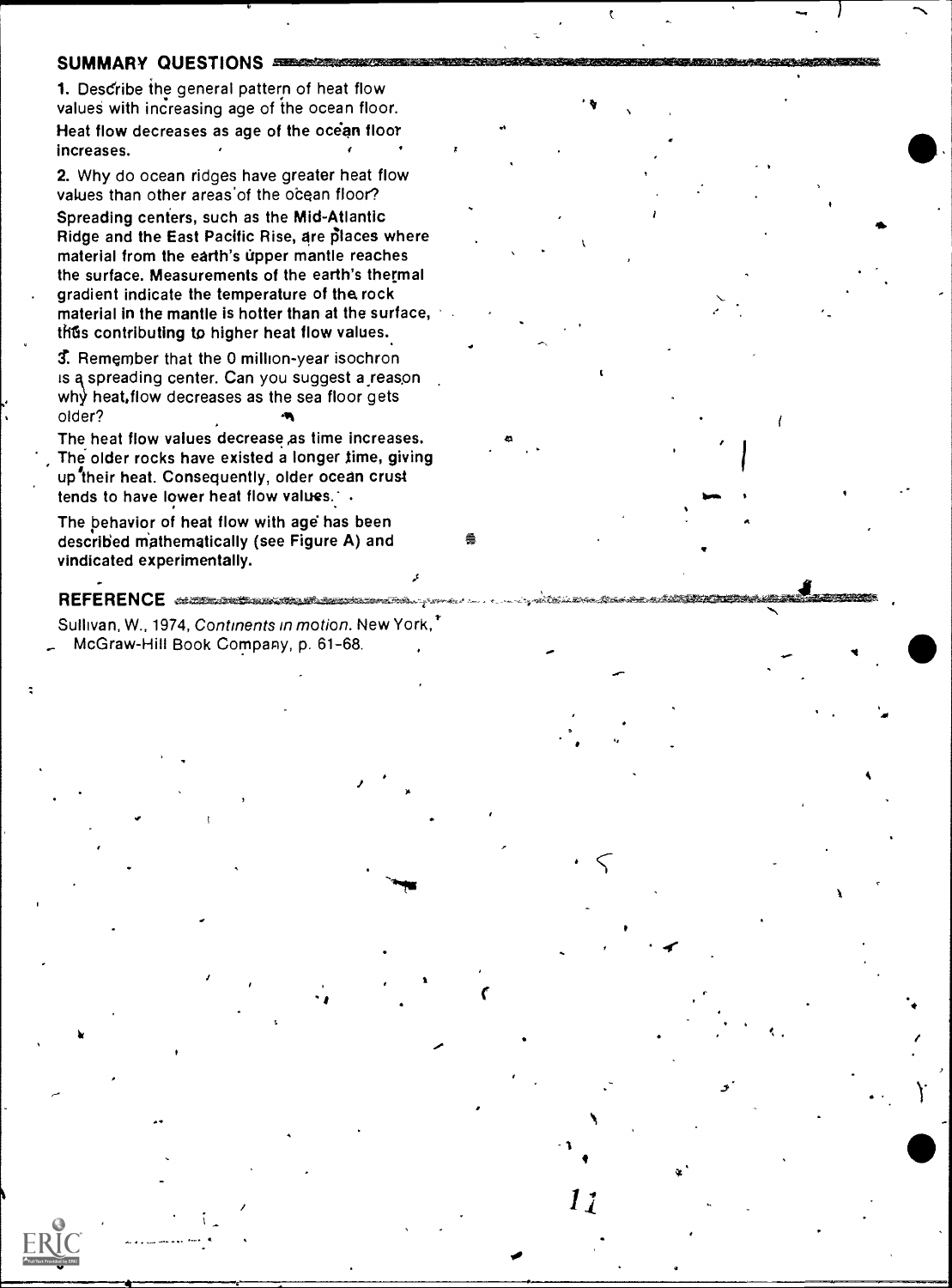### NAGT Crustal Evolution Education Project Modules .

CEEP Modules are listed here in alphabetical order Each Module is designed for use in the number of class periods indicated For suggested sequences of CEEP Modules to cover specific topics and for correlation of CEEP Modules to standard earth science textbooks, consult Ward's descriptive . literature on CEEP The Catalog Numbers shown here refer to the CLASS PACK of each Module consisting of a Teacher's Guide and 30 copies of the Student Investigation See Ward's descriptive literature for altornate order quantities

Copyright 1979. Except for the rights to  $\mathcal{L}_{\alpha}$ materials reserved by others the punlisher and the copyright owner hereby  $\hspace{2cm}$ grant permission without charge to domestic persons of the U S and Canada for use of this Work and related materials the English laNguage in the U S and Canada After 1985 For conditions.of use and pormission to use the Work or any part thereof for foreign publications or nuhlications in other than the English language apply to the copyright owner or notal4er

Wu-

| <b>CEEP Module</b>                                                    | z, | Class CLASS PACK<br>Periods, Catalog No. |           |                             |  |
|-----------------------------------------------------------------------|----|------------------------------------------|-----------|-----------------------------|--|
| • A Sea-floor Mystery: Mapping<br><b>Polarity Reversals</b>           |    | 3<br>$\bullet$                           | 34 W 1201 |                             |  |
| • Continents And Ocean Básins:<br><b>Floaters And Sinkers</b>         |    | $3-5$                                    | 34 W 1202 |                             |  |
| · Crustal Movement: A Major Force<br>In Evolution                     |    | $2 - 3$                                  |           | $34 \text{ W}$ 1203 $\cdot$ |  |
| . Deep Sea Trenches And Radioactive<br>Waste                          |    | 1                                        | 34 W 1204 |                             |  |
| · Drifting Continents And Magnetic<br>Fields                          |    | 3                                        | 34 W 1205 |                             |  |
| . Drifting Continents And Wandering<br>Poles                          |    | 4                                        | 34 W 1206 |                             |  |
| <b>• Earthquakes And Plate</b><br><b>Boundaries *</b>                 |    | 2                                        | 34 W 1207 |                             |  |
| • Fossils As Clues To Ancient<br>Continents                           |    | 2-3                                      | 34 W 1208 |                             |  |
| • Hot Spots In The Earth's Crust                                      |    | 3                                        | 34 W 1209 |                             |  |
| . How Do Continents Split Apart?                                      |    | 2                                        | 34 W 1210 |                             |  |
| · How Do Scientists Decide Which Is<br>The Better Theory?             |    | $\overline{2}$                           | 34 W 1211 |                             |  |
| . How Does Heat Flow Vary In The<br>Ocean Floor?                      |    | 2                                        | 34 W 1212 |                             |  |
| • How Fast Is The Ocean Floor<br>Moving?                              |    | 2:3                                      | 34 W 1213 |                             |  |
| . Iceland: The Case Of The Splitting<br>Personality                   |    | 3                                        | 34 W 1214 |                             |  |
| . Imaginary Continents: A Geological<br>Puzzle                        |    | 2 `                                      | 34 W 1215 |                             |  |
| · Introduction To Lithospheric<br><b>Plate Boundaries</b>             |    | $1 - 2$                                  | 34 W 1216 |                             |  |
| • Lithospheric Plates And Ocean,<br><b>Basin Topography</b>           |    | 2 <sub>a</sub>                           | 34 W 1217 |                             |  |
| . Locating Active Plate Boundaries<br>By Earthquake Data              | ₩  | $2 - 3$                                  | 34 W 1218 |                             |  |
| • Measuring Continental Drift: The<br><b>Laser Ranging Experiment</b> |    | $\overline{2}$                           | 34 W 1219 |                             |  |
| • Nicrofossils, Sediments And<br>Sea-floor Spreading                  |    | 4                                        | 34 W 1220 |                             |  |
| • Movement Of The Pacific Ocean<br>Floor                              |    | 2                                        | 34`W 1221 |                             |  |
| · Plate Boundaries And Earthquake<br><b>Predictions</b>               |    | 2                                        | 34 W 1222 |                             |  |
| • Plotting The Shape Of The Ocean<br>Floor                            |    | $2 - 3$                                  | 34 W 1223 |                             |  |
| . Quake Estate (board game)                                           |    | 3                                        | 34 W 1224 |                             |  |
| • Spreading Sea Floors And Fractured<br><b>Ridges</b>                 |    | 2                                        | 34 W 4225 |                             |  |
| . The Rise And Fall Of The Bering<br><b>Land Bridge</b>               |    | 2                                        | 34 W 1227 |                             |  |
| . • Tropics In Antarctica?                                            |    | þ                                        | 34 W 1228 |                             |  |
| . Volcanoes: Where And Why?                                           |    | 2                                        | 34 W 1229 |                             |  |
| . What Happens When Continents<br>Collide?                            |    | - 2                                      | 34 W 1230 |                             |  |
| • When A Plece Of A Continent<br><b>Breaks Off</b>                    |    | 2                                        | 34 W 1231 |                             |  |
| Which Way Is, North?                                                  |    | 3                                        | 34 W 1232 |                             |  |
| Why Does Sea Level Change?                                            |    | $2 - 3$                                  | 34 W 1233 |                             |  |

 $\mathcal{A}$ 

藁寨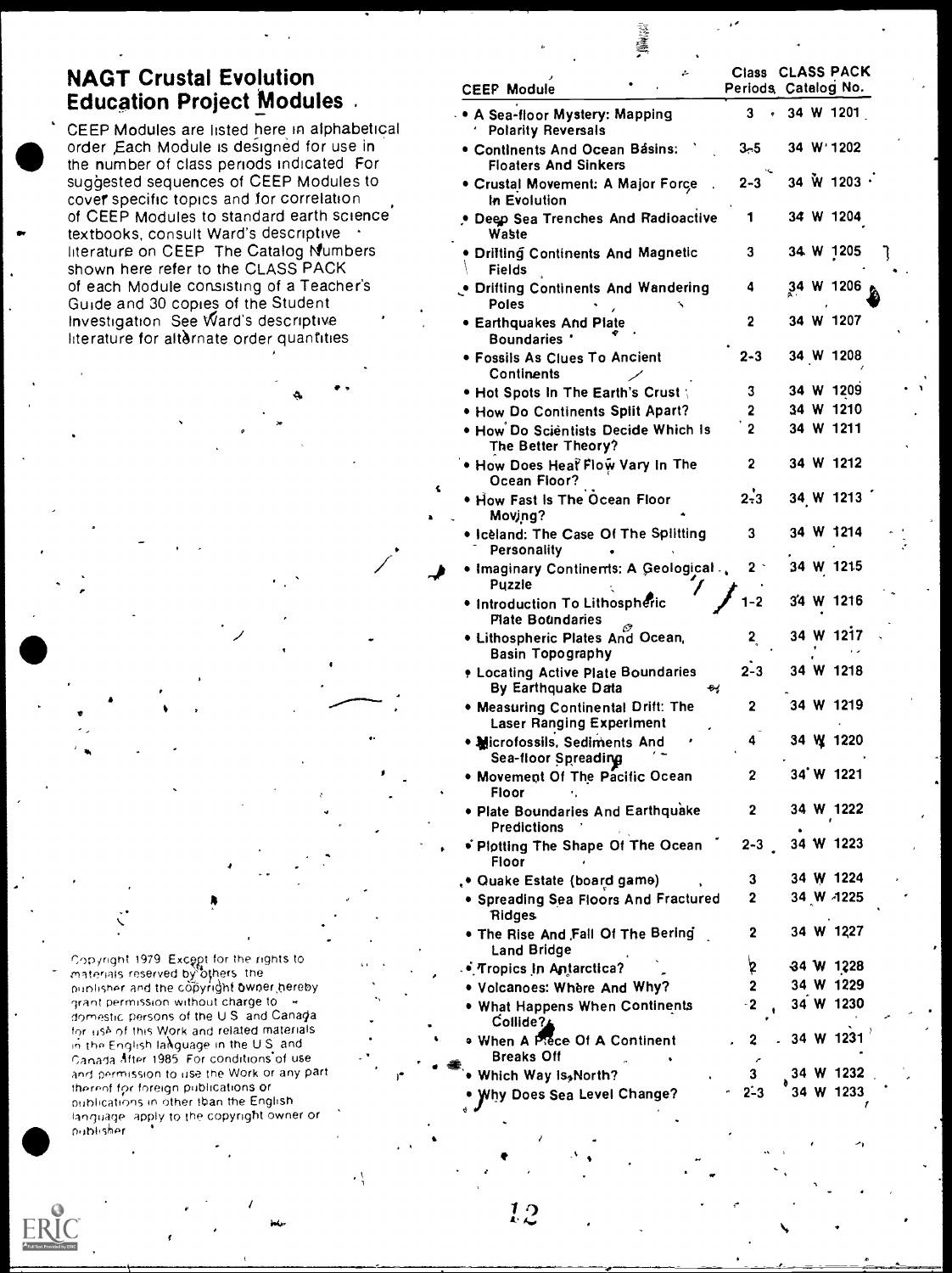

Ward's Natural Science Establishment, Inc. 38<br>P.O. Box 1712, Rochester, New York 14603 . P.O. Box 1749, Monterey, California 93940

١Ţ.

13

**I by ERIC**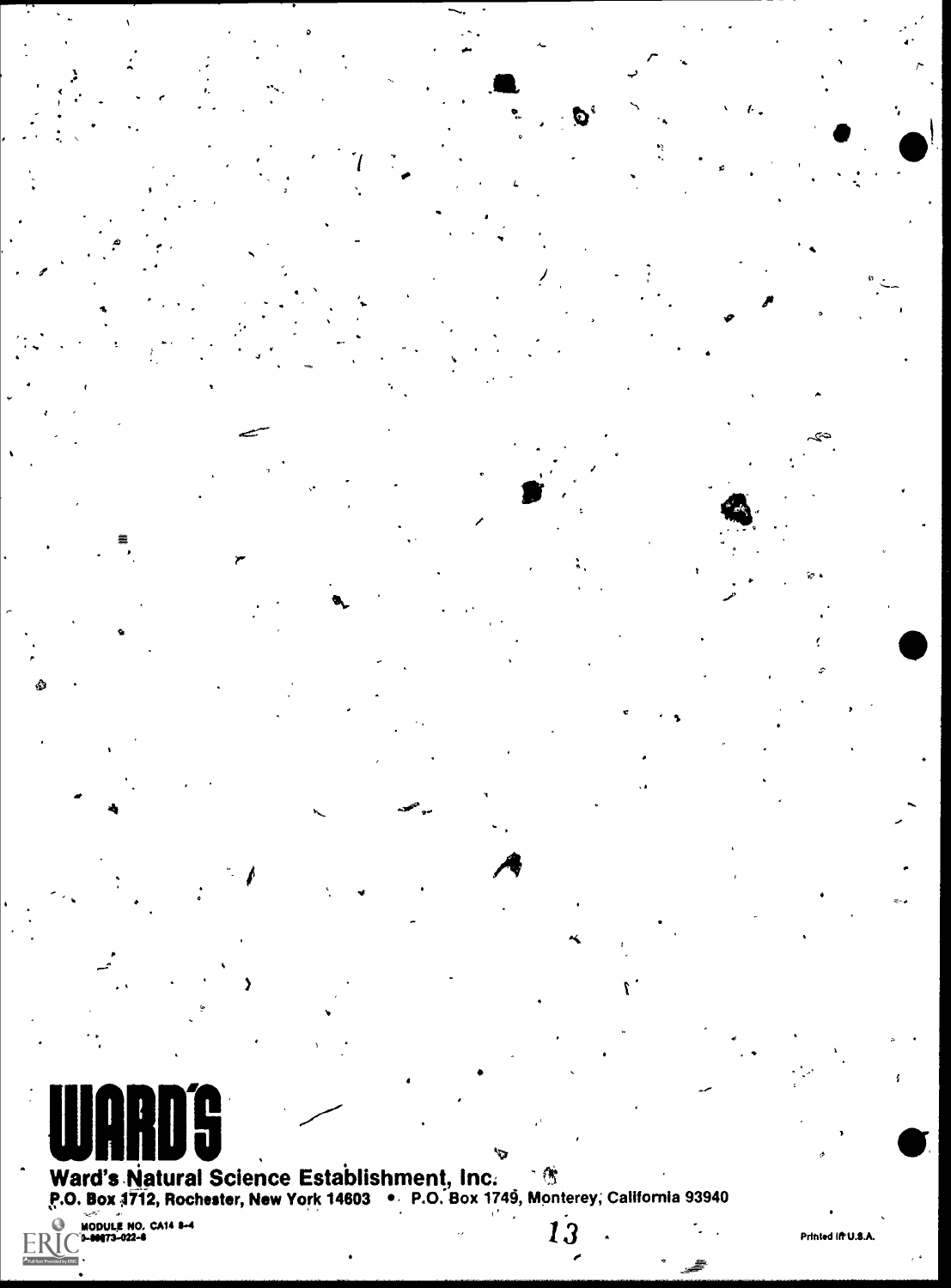

### **INTRODUCTION**

 $\mathbf{L}$  and  $\mathbf{L}$ 

 $\mathbf{r}$  and  $\mathbf{r}$ 

\Did you ever think that heat is coming from the floor of the ocean? Scientists have found that, the heat flowing from the floor of the ocean is not the same everywhere Scientists have found areas of ocean floor that have much greater heat flow than other places. They have discovered interesting patterns of high and low heat flow on the ocean floor

Heat always travels or "flows" from a point of higher to lower temperature This phenomenon has been called heat flow. To understand this, think of water flowing down a slope, through a channel with a cross section of one square meter in area The "water flow" ts the amount of water going through the one square-meter channel each second' The amount of heat flowing through a square centimeter area each second is the heat

flow Heat is flowing out of the earth to the bottom of the ocean somewhat like, water flows in a stream.

If there is a difference in temperature-between any two points being measured, heat will flow from the point of higher temperature to the point of lower temperature The greater the difference in temperature, the higher the rate of heat flow

 $\lambda$ 

A heat probe is an instrument that is lowered from a ship to measure heat flow in the ocean crust Heat flow values are written as microcalories per square centimeter per second  $(\mu$ cal/cm  $2/$ sec ') That is the amount of heat meaßured in calories passing through one, square 'cantimeter each second

Pt.

In this activity you will investigate heat flow. patterns in the northeast Pacific.Ocan

 $1.1$ 

4

opyright 1979 by Southeast Missouri State University.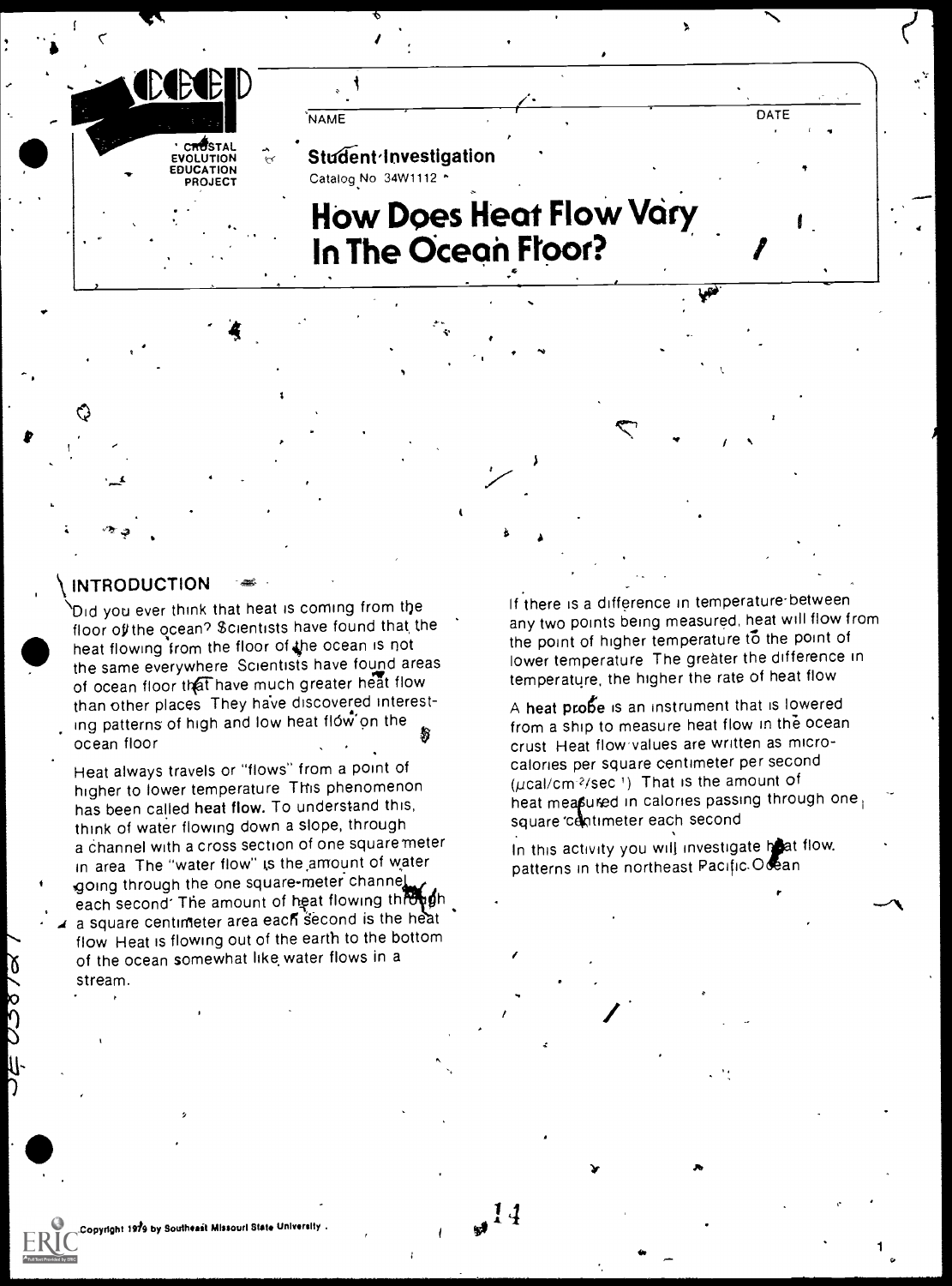### OBJECTIVES <del>EXAMPLE AND STR</del>

After you have completed this activity, you should be able to.  $\sim$ 

1. Estimate the rate at which heat is flowing out of any part of the ocean floor in the northeast Pacific. Ocean

2. Estimate the rate at which heat flows out of any ocean floor of a particular age

3. Estimate the age of ocean crust using heat flow measurements.

4. Make a hypothesis about the relationship between heat flow and age of the ocean crust.

### PROCEDURE For a strategy and a strategy strategy of the PROCEDURE

**2** by ERIC

Materials, pencil and metric ruler.

In this activity you are going to investigate the pattern of heat flow in part of the northeast Pacific Ocean

Figure 1 is a map of part of the Pacific Ocean floor The map shows individual heat flow measurements (numbers are next to points where heat flow measurements were taken). The map also shows isochrons (iso meaning same; chron meaning age) lsochrons are lines of equal age The ocean floor along an isochron is the same age. The number on each isochron is the age of the ocean crust in millions of years Notice that the isochron<sup>g</sup> are offset at certain places.

Notice the heavy line on the right side of the map This line represents a spreading center (a region where new ocean crust material is being added -to the present ocean crust)

1. What is the age of,the ocean floor along the line 'where spreading occurs')

 $V = \bullet$ 

There are two to five heat flow measurements between each pair of isochrons. Notice that the heat flow values are usually not exactly on an isochron You will have to estimate the-age of the. ocean floor where each heat flow value was measured

'2. If a heat flow value is located exactly between isochron 10 (10 million years old) and isochron. 20 (20 million years old), how old is the floor of the ocean at that point?

3. Determine the age of the ocean floor for each heat flow point shown in Figure 1. You may want to use a ruler to get the best estimate. Enter the estimated age in Table 1 next to the matching heat flow value

 $I\,\tilde{\rm v}$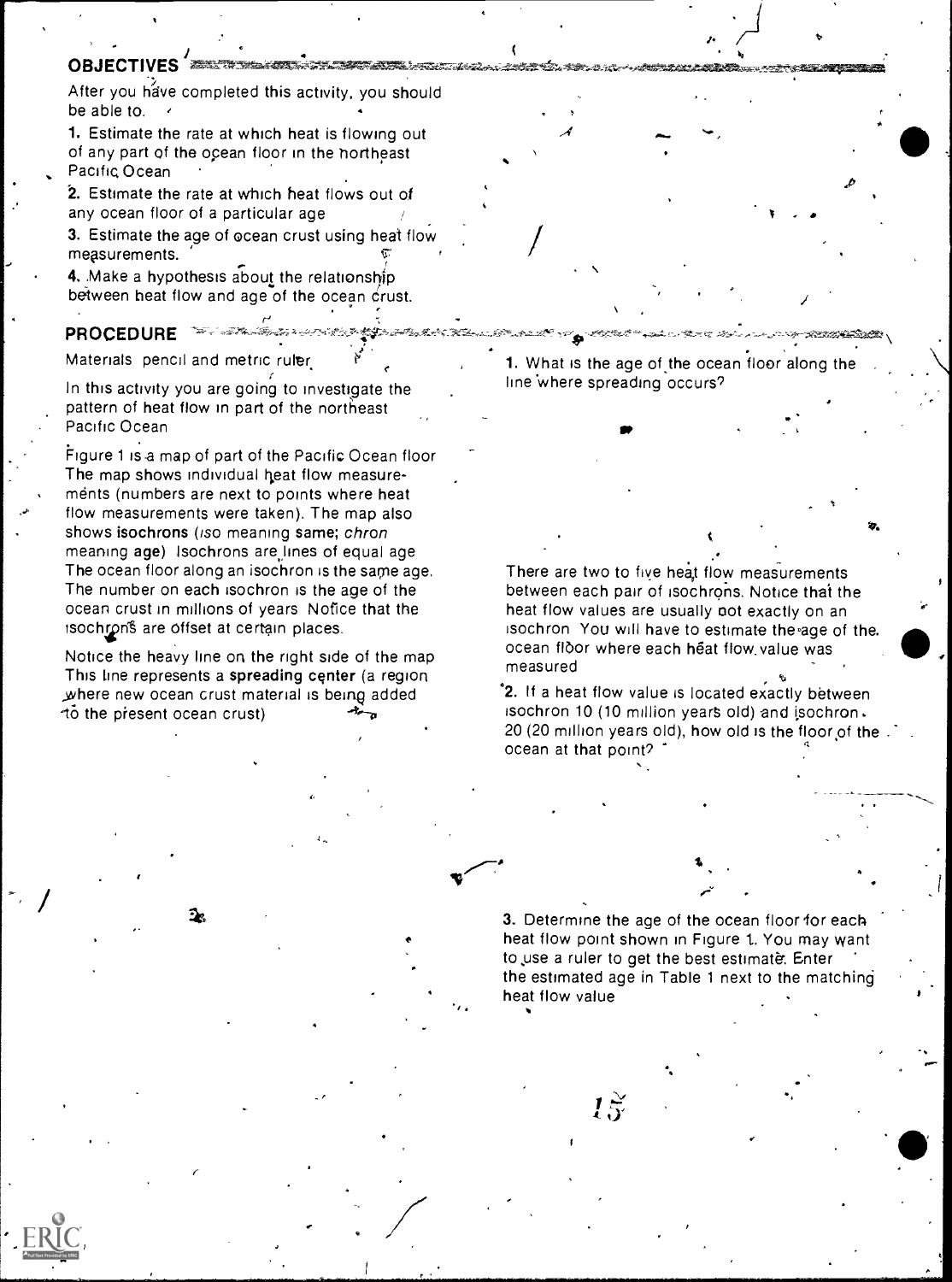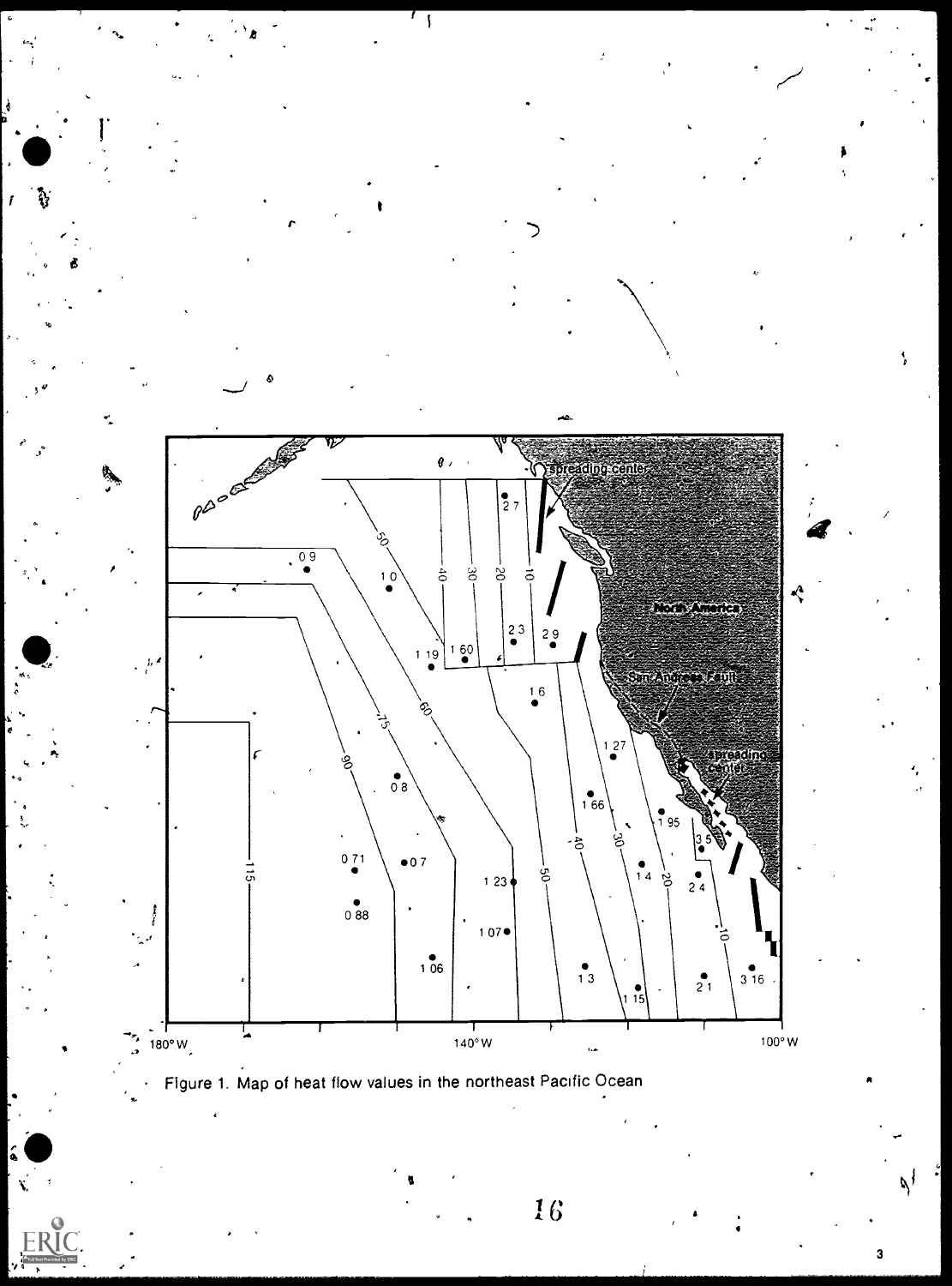4. Use the data in Table 1 to complete the graph  $\overline{a}$  Teat flow values and estimated age of ocean crust<br>of heat flow units and age of ocean crust on the Figure 1 Heat flow values and estimated age of ocean crust of heat flow units and age of ocean crust on the Worksheet Mark your graph where each heat flow , yalue matches the age of the ocean floor The hist three points are already plotted for you

.

by ERIC

:5. Connect the points you have plotted on the 'Worksheet with a smooth curve. (Do not connect each, point on the graph. Draw a line which is 'the "average" of all the points ) Compare your graph to the graph your teacher, will show you. Is your graph different? How do you explain any differences you observe? Describe the relationship between heat flow and the age of ocean floor.

٦

| Isochron<br>Numbers | <b>Heat Flow</b><br>Value . | <b>Estimated Age</b><br>of Ocean Crust |
|---------------------|-----------------------------|----------------------------------------|
| $0 - 10$            | 2.9                         | 6 million years                        |
| ĭ                   | 35                          | 9 m.y                                  |
|                     | 316                         | 6 m.y                                  |
|                     | 27                          | m y                                    |
| $10 - 20$           | 23                          | m y.                                   |
|                     | 195                         | ı<br>m y.                              |
|                     | 24                          | m y                                    |
|                     | 21                          | m y.                                   |
| $20 - 30$           | 127                         | m.y                                    |
|                     | 14                          | m y                                    |
|                     | 160                         | m y.                                   |
| $'30-40$            | 166                         | m'y                                    |
|                     | 115                         | m y                                    |
| $40 - 50$           | 16                          | m.y.                                   |
|                     | ۰,<br>13                    | m y                                    |
|                     | 10                          | m, y                                   |
| 50-60               | 1 19                        | m.y                                    |
|                     | 1 23                        | m y                                    |
| 60-75               | 09                          | m y                                    |
|                     | 1 0 7                       | m y                                    |
|                     | $_{\odot}$ 0 8              | m y                                    |
| 75-90               | 07                          | m.y                                    |
|                     | 1 0 6                       | m y                                    |
| $90 - 115$          | 071                         | m.y                                    |
|                     | 088                         | Ţ.<br>m y                              |
|                     |                             |                                        |

 $1\dot{7}$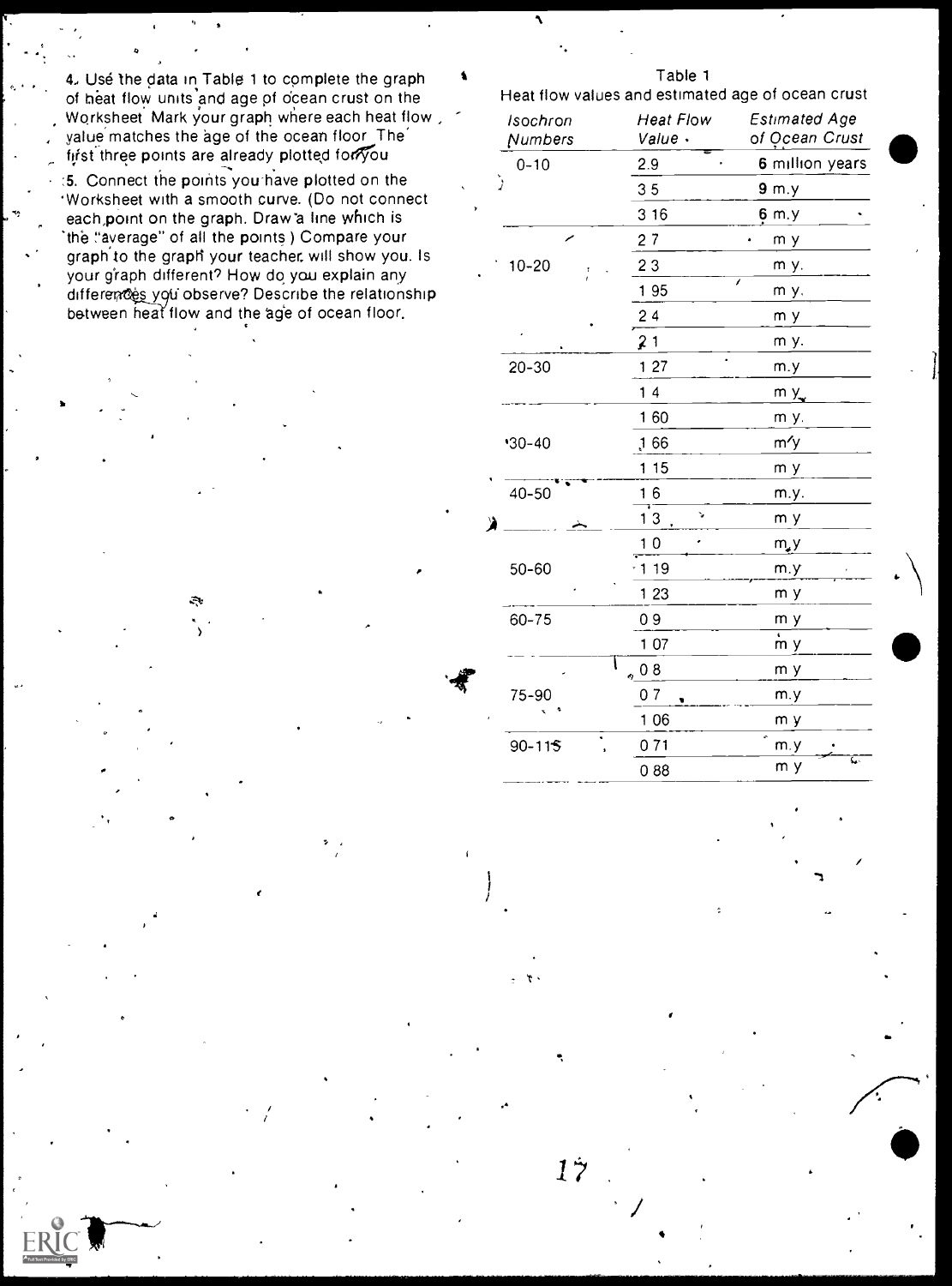

 $\frac{5}{2}$